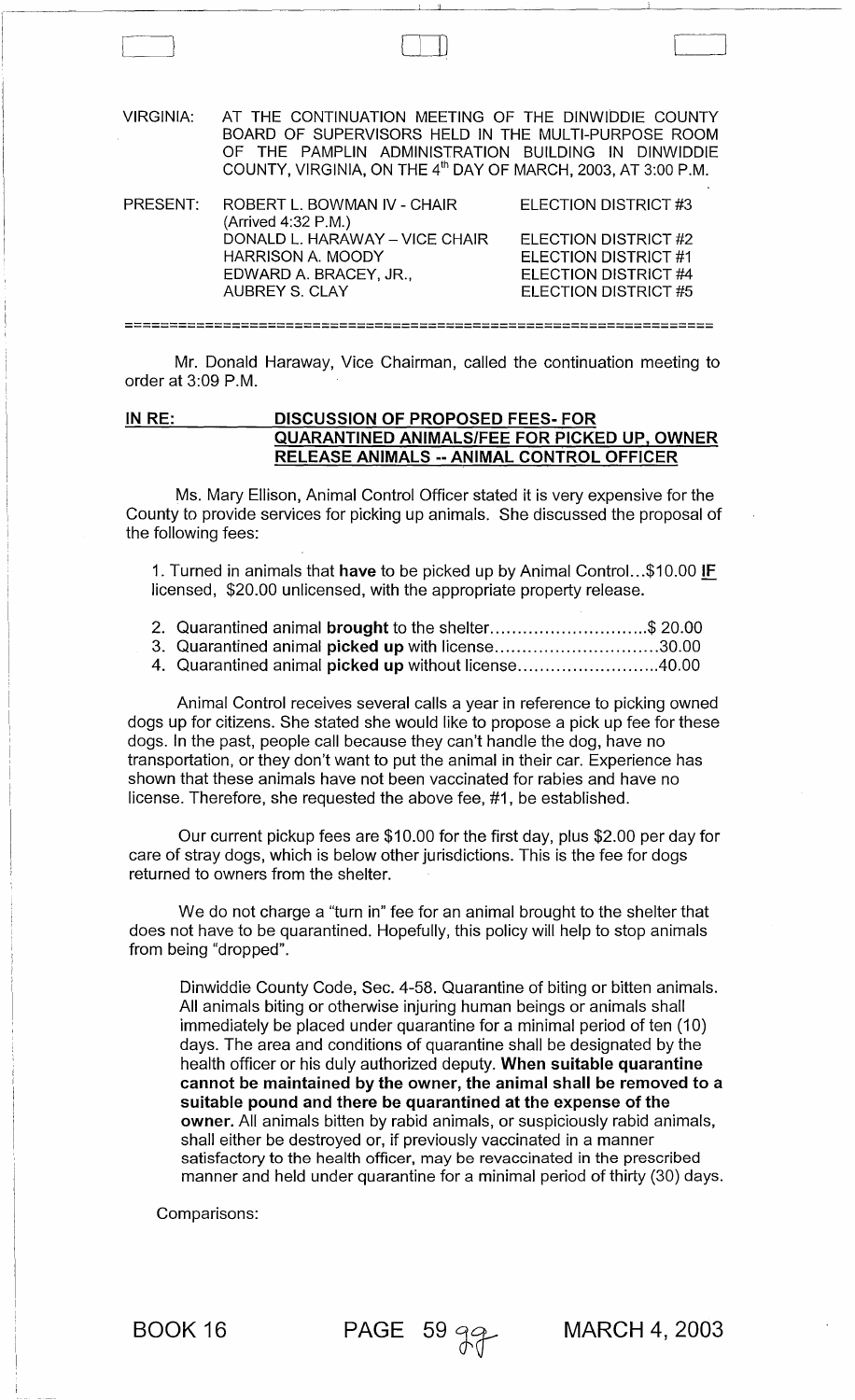#### Colonial Heights: Petersburg:

Pick up fee  $$15.00$ <br>Board 6.00 per day Board Board 6.00 per day Will not pick up turn in<br>Quarantine 15.0  $15.00 + 6.00$  per day

**Board** Turn in Quarantine \$30.00 12.00 per day 30.00 30.00 +12.00 per day

## Prince George:

| Pick up fee | \$10.00                                     |
|-------------|---------------------------------------------|
| Board       | $3.00$ per day                              |
| Turn in     | 25.00 (picked up or brought to shelter)     |
| Quarantine  | 5.00 per day $+$ 10.00 if returned to owner |

Upon Motion of Mr. Moody, seconded by Mr. Clay, Mr. Bracey, Mr. Moody, Mr. Clay, Mr. Haraway, voting "Aye",

BE IT RESOLVED by the Board of Supervisors of Dinwiddie County, Virginia that authorization is granted for Administration to advertise for a Public Hearing to amend the Code of the County of Dinwiddie, Virginia to impose fees to cover the costs associated with picking up animals.

## IN RE: COMMISSIONER OF THE REVENUE - BUDGET **DISCUSSION**

Ms. Deborah Marston, Commissioner of the Revenue, presented the following requests for the Boards consideration for the FY 03-04 budget.

A new position – Field Person - This would be a Grade A Step 4 position at an annual salary of \$25, 494. This person would go out in the field and measure new construction, checks to make sure the contractors are all properly licensed, and make sure they have a business license for Dinwiddie County. This position would be self-supporting because revenue from new construction would be put on the books right away for taxation purposes. Within 30 days the Treasurer does a supplemental bill for collection of funds.

The County Administrator asked if the position would be a part-time or full time position. The Commissioner responded it could be part-time now and work into a full time position. The County Administrator commented, what you are saying is that on a monthly basis you would be picking up all the land transfers and matching those up with all the building permits on a current basis. Ms. Marston replied yes.

Extra part-time help funds -the general reassessment will be starting up this summer going into full swing next year. During the reassessments singlewide mobile homes are picked up and put on as personal property for taxing. Ms. Marston informed the Board that there is a three-way verification for the orange strip files. They are a manual card file system, and computer screen system and the actual tax maps. Typically these are verified during a reassessment or every other reassessment, but they have not been verified since the 1992-93 reassessment. Those things really need to be verified and we need to make sure all of the parcels are put on the tax maps. The land use tax information has to be recalculated based on the new assessments too. The new PPTRA Act, which will go into effect in 2004 will require that all vehicles have to be verified and if we can't it is a guaranteed revenue loss for the County. It is a three-step verification process, first with DMV, then the purchase of the County decal and then signing and filing the personal property form. Ms. Marston requested that the Board seriously consider funding the extra help for her office for these issues.

The County Administrator asked the Commissioner to elaborate on what the extra work for her office would be for PPTRA? She replied we have to verify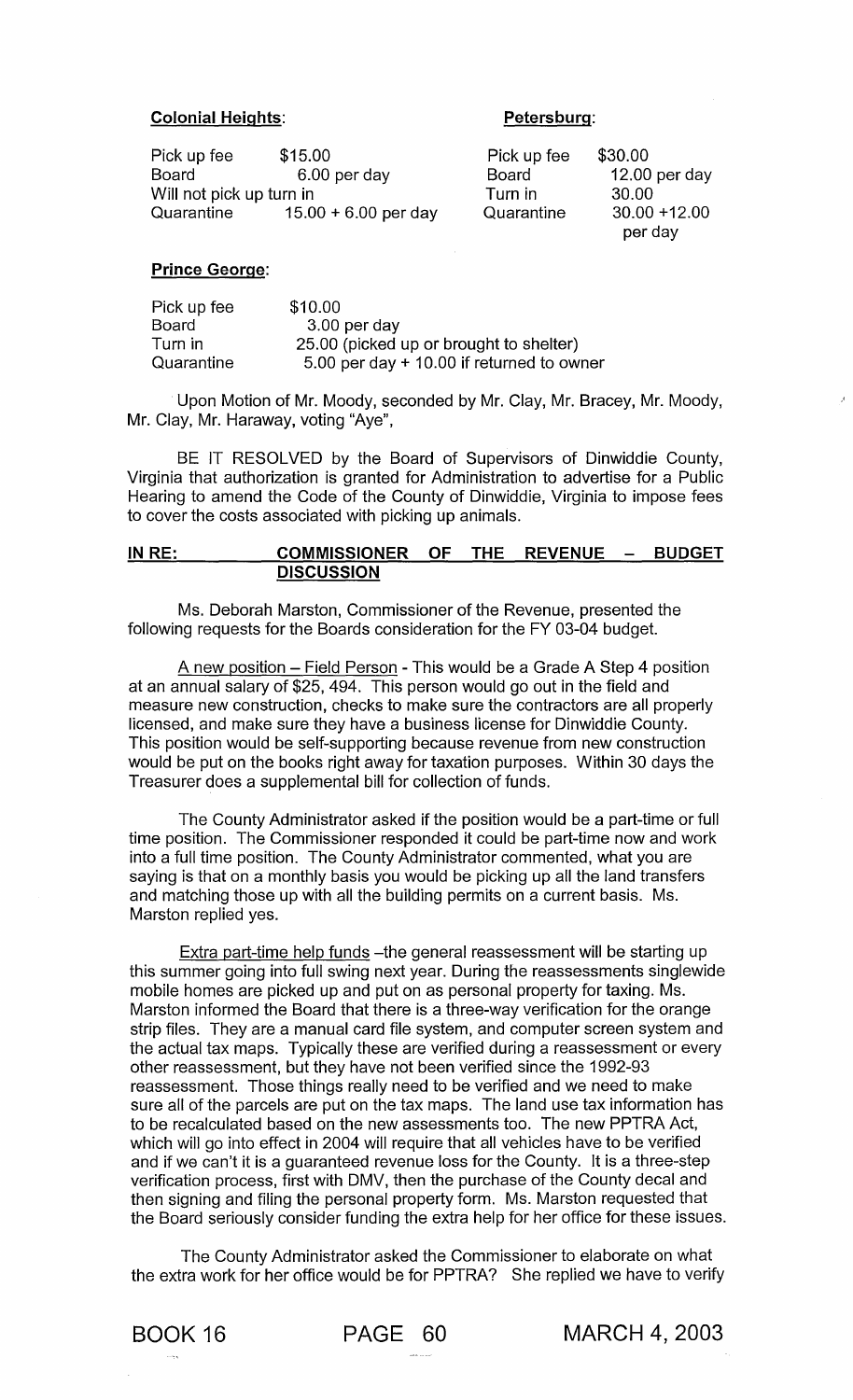that vehicles used for business are marked properly on the personal property forms and each one has to be signed. If the form is not signed, technically the State may not reimburse the County. The State will download the Income Tax forms by internet to the County and her office will have to verify that the vehicle was marked for business use on the return. The County decal will have to be checked for the same information. Then we have to check the DMV records to verify that when the State license tag was purchased it is marked for business use also.

 $\begin{picture}(20,20) \put(0,0){\line(1,0){10}} \put(15,0){\line(1,0){10}} \put(15,0){\line(1,0){10}} \put(15,0){\line(1,0){10}} \put(15,0){\line(1,0){10}} \put(15,0){\line(1,0){10}} \put(15,0){\line(1,0){10}} \put(15,0){\line(1,0){10}} \put(15,0){\line(1,0){10}} \put(15,0){\line(1,0){10}} \put(15,0){\line(1,0){10}} \put(15,0){\line(1$ 

Capital Outlay - Equipment to tie into the Clerk of the Circuit Court's Office to get deeds and plats needed for tax information. Ms. Marston stated the total cost is \$99,000. There was a \$60,000 grant from the State, which was available to the Clerk's Office to provide equipment to photograph the deeds in her office. The Commissioner of Revenue said hopefully she could use some of the grant money to purchase the equipment for her office. In addition, she stated she needs \$7,000 for aerial photographs; one typewriter; a laptop for fieldwork; a P.C. and printer; a vehicle to use to measure new construction; \$2,000 reserve money for items that might break down; and funds to purchase microfilm equipment for Land Use and Business License.

Travel and Printer Reimbursement - The state cut all travel money and she requested the County reimburse her for attending the Commissioners meeting in October. The County did not pay for the printer for the P.C., which was ordered for her office and she requested they reimburse her the \$459 that she paid for out of her pocket. Ms. Marston stated her office has sold maps and real estate records from July 2001 - January 31, 2003 and they have collected \$2,600 that is not earmarked in the budget for anything. She requested that these funds be used to reimburse her for the travel and printer.

The LGOC is going to be held in Norfolk this summer and she asked that the Board consider paying the Constitutional Officers for travel related to mandated training.

Mr. Moody and Mr. Bracey requested that Ms. Marston check with some of the other comparable localities regarding the new field position to see what revenue it would bring into the County.

The County Administrator asked Ms. Marston if the updated revenues for the budget would be ready for the Board this week. She replied her office would try to get those figures to them this week.

#### **IN** RE: **TREASURER - BUDGET DISCUSSION**

Mr. William E. Jones, Treasurer, stated his budget had been cut \$11,796 this year. Most of the funds have been taken out of the part-time help line item, travel was cut out and he cut down on newspaper ad sizes and advertisements. He stated the only thing that bothered him was postage funds for the second half billing. Mr. Jones commented there might be other line items he may be able to transfer into the postage budget later.

Travel Reimbursements for  $FY04$  – This coming year travel has been cut out of the State budget. He requested that the County appropriate local funding for them to attend at least one of their conferences. Mr. Jones stated his Deputy attends the LGOC for re-certification courses and the travel would be for educational purposes.

Request to Place Treasurer's Employees Under County Personnel and Pay Plan - The Treasurer commented he has been contemplating asking that his employees be allowed to come under the County personnel and pay plan for years and years and he feels this is the time to do it. The State is not keeping up with the salary scales of the private sector or the local County plan. It is for the betterment of my staff, and the County, and its good for morale. He reported his

BOOK 16 PAGE 60 MARCH 4, 2003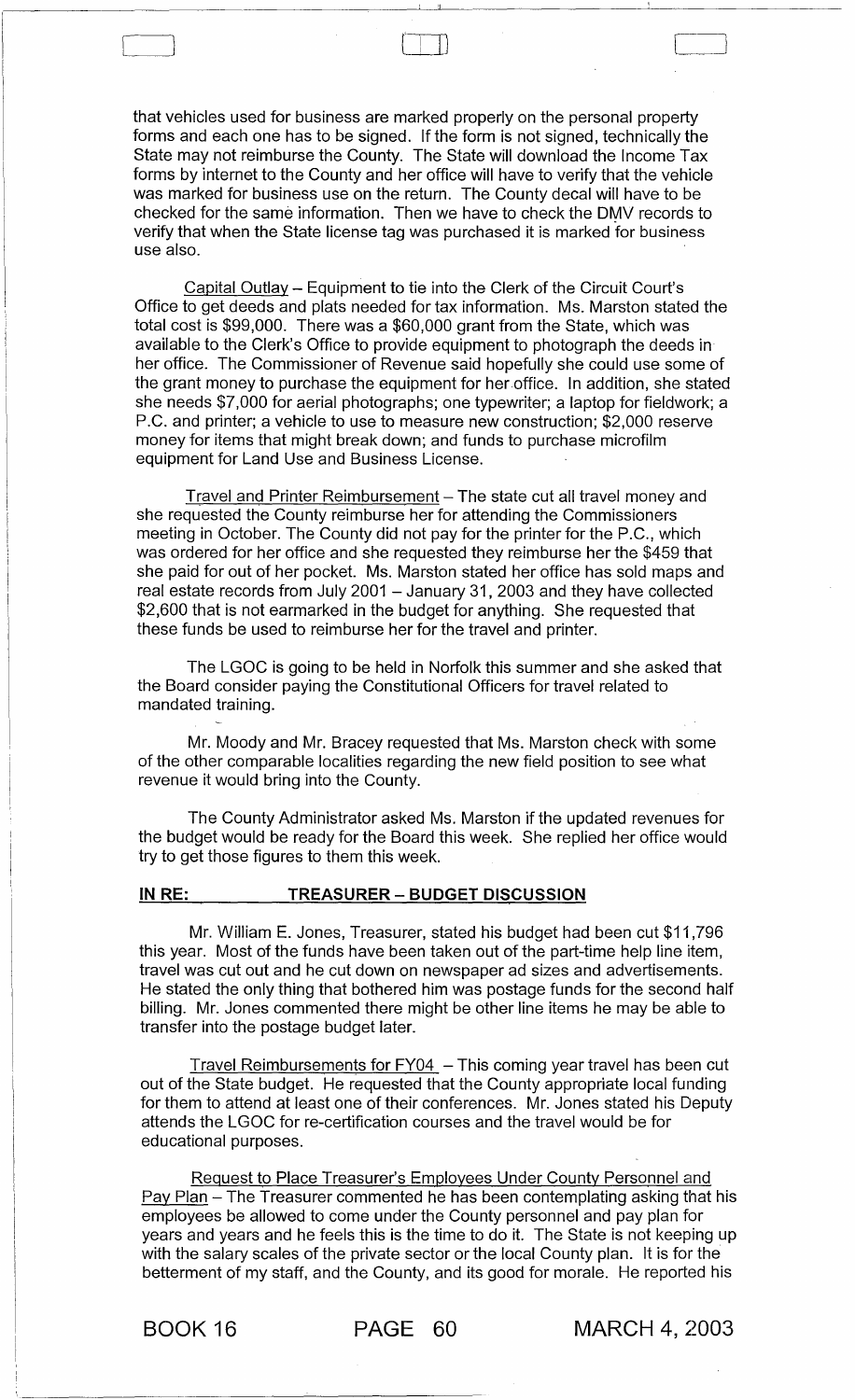Staff is in the process of finalizing the job descriptions the other County employees did last winter. It will be analyzed and the position will be placed into a category on the County plan. He stated the figures he provided in the budget for his employees were some that came off the County scale based on where he felt they might fit. Mr. Jones said he had talked with the County Administrator about this and once his employees are in they are in to stay. He stated he didn't know if any of the other Constitutional Officers had requested this but he was asking for it and he would like for the Board to consider it for his staff. The County Administrator explained that the Treasurer's staff has been provided the same questionnaire that the County employees filled out to be evaluated. Once the questionnaires are completed they will be sent to the consultant that did our work to see where his employees might fit on our scale so the Board will then have something to react to. If the Board decides to allow them to come under the County's personnel and pay plan it should not effect the State compensation so far as the reimbursements to the County. Mr. Jones commented the County would still be reimbursed what the State normally pays for his staff.

Mr. Haraway commented in the last 3-years Mr. Jones' staff had received less than a 2% increase in their salary. Mr. Jones stated the last increase they received was a 3.25% increase in December of 2000. He also commented the State is proposing a 2.25% increase this year in December, based on what happens with the economy. He said he felt the chances of the State employees getting a salary increase are very slim.

Mr. Bracey and Mr. clay expressed concerns about whether the County should allow the Constitutional Officer's State employees to come under the County personnel pay plan.

The County Administrator asked Mr. Jones if he had gotten any more information about the DMV licensing issue? Mr. Jones said the information he received states, revised language drafted by treasurers and commissioners in conjunction with VML and VACo authorizes the Department of Motor Vehicles to appoint constitutional officers to serve as contract license agents for the Department. Commission rates will be negotiated and the locality is required to provide at least 80% of commissions received to the office to offset expenses incurred. Mrs. Ralph asked if it was going to be required or is it something you have to request? Mr. Jones stated it would have to be requested.

#### MR. HARAWAY TURNED THE MEETING OVER TO THE CHAIRMAN MR. BOWMAN

## **IN RE: RECESS**

The Chairman called a recess at 4:30 P.M. The meeting reconvened at 4:35 P.M.

#### **IN RE: GIS - STATUS/AUTHORIZATION TO ADVERTISE POSITION**

Mr. David Thompson, Senior Planner/Zoning Administrator told the Board he received 11 proposals from firms to provide design and implementation services for the County-wide GIS. He stated the committee would meet tomorrow and short list the firms to five or less. He invited the Board to sit on the panel for the interviews at the end of this month or the first of April. He said he would let the Board know when he found out what the date will be.

We are hoping to receive the digital orthophotography from VIGN within the next two weeks. Hopefully, we are going to have a contract by the end of April or first of May.

Mr. Thompson explained how the GIS system would help all of the County departments. Mr. Moody asked who is going to overlay those tax maps? Mr.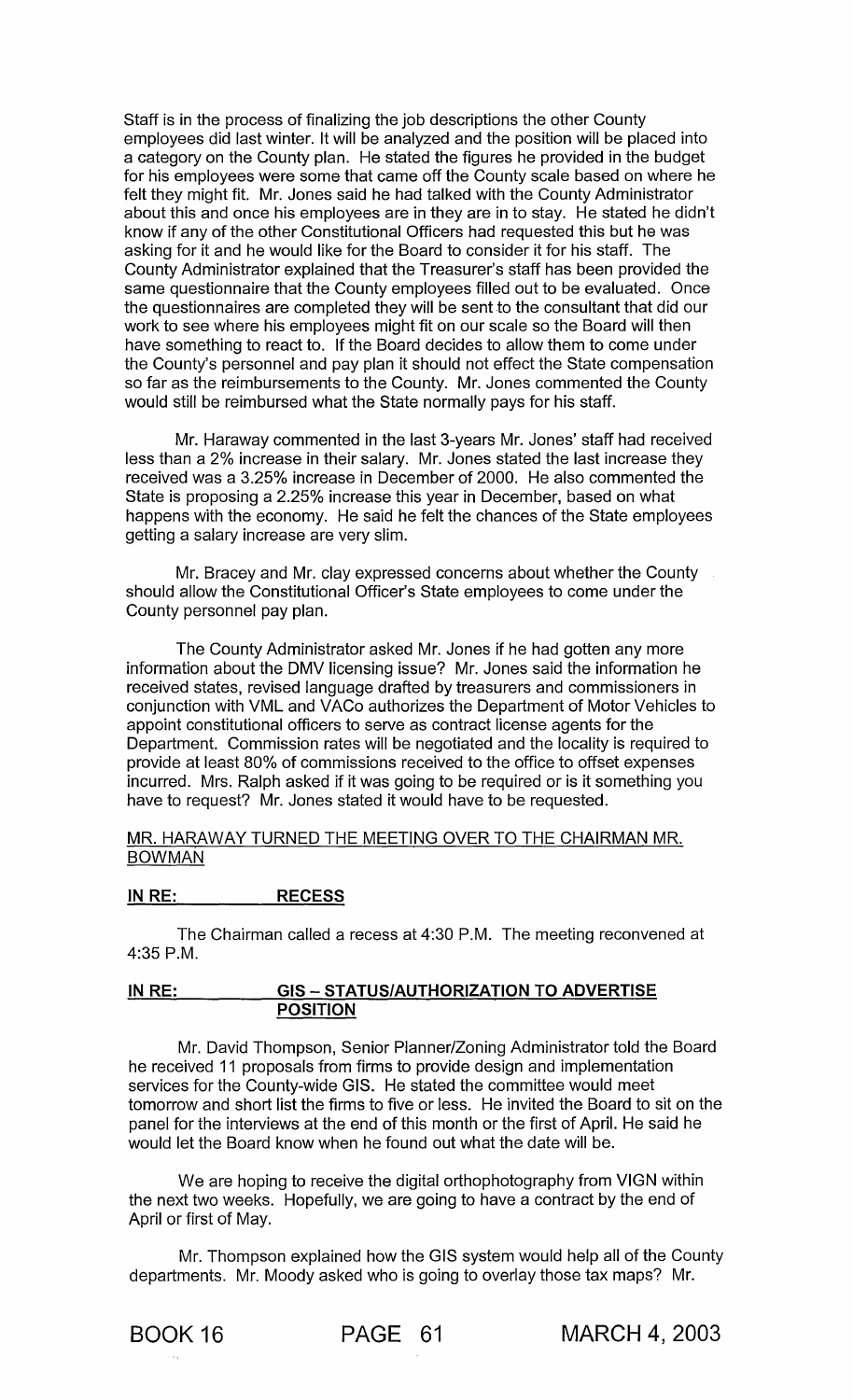Thompson stated the company would initially, once that is done the GIS manager and technician would take care of any changes. The Commissioner of the Revenue assigns the tax map parcel number but any approved plat comes to the Planning Department first. Mr. Bowman asked if it is required by the County to have a recorded plat of all divisions or sales of land? Mr. Thompson replied the deed has to be recorded but the plat does not. Mr. Bowman asked if any of the Counties require a plat with a deed? He replied Chesterfield does. Mr. Bowman stated he felt the County should have an ordinance to require plats of all divisions or sales of land; and the surveyors should also be required to do the plats in a scale comparable to the GIS. Mr. Thompson commented he felt it would be too cost prohibitive for the surveyors to require them to do a plat in a comparable scale for the GIS.

 $\begin{pmatrix} 1 & 1 & 1 \\ 1 & 1 & 1 \\ 1 & 1 & 1 \end{pmatrix}$ 

The Senior Planner/Zoning Administrator informed the Board that it would take approximately 8 months to scan and digitize our maps. We need to have a GIS manager to be responsible for feedback to the firm and to learn the use of the equipment. The firm would be responsible for the initial work but the manager would learn. Mr. Bracey asked what salary range and what the requirements would be for the position. Mr. Thompson commented he felt the person should be GIS certified and the salary range would be around \$36,656.

The County Administrator requested authorization to proceed with the process of hiring a GIS manager. Mr. Clay stated he is not in favor of hiring anyone before you need him or her. Mr. Bracey commented the proposals all recommend having a person on board so he can learn the equipment.

Upon Motion of Mr. Moody, Seconded by Mr. Bracey, Mr. Bracey, Mr. Moody, Mr. Clay, Mr. Haraway, Mr. Bowman, voting "Aye",

BE IT RESOLVED by the Board of Supervisors of Dinwiddie County, Virginia that Administration is authorized to proceed with the process of hiring a GIS manager.

Mr. Bowman stated he understood the GIS for Prince George is costing a lot less than ours. Mr. Thompson stated initially it is, but by the time they get through with the total system it was going to cost them more in the long run. Mr. Bowman asked how much ours is going to cost? He replied in the worst-case scenario \$750,000.

#### IN RE: QUARRY - STATE AGENCY WORKSHOPS

Mr. Guy Scheid, Director of Planning, stated what we were thinking of doing was to hold a workshop session on March  $19<sup>th</sup>$  with the Planning Commission and Board to hear presentations from the Virginia Department of Mines, Minerals, and Energy, Department of Historic Resources, Virginia Department of Transportation, and the Department of Environmental Quality. The meeting would start at 6:30 P.M. and end around 8:30 P.M. The purpose for the workshop would be to have the representatives from the agencies address the permitting processes associated with rock quarry applications in general. The Board members agreed to hold the workshop with the stipulation that all questions from the public have to be written down for the agencies to answer at the end of the presentations.

The County Administrator commented there is one more workshop we would like to hold March 12, 2003 at 6:30 P.M. The National Park Service would present the proposed land protection portion of the "DRAFT" General Management Plan for the land protection strategies specific to Dinwiddie County. She asked the Board if they would like to have the meeting? Mr. Clay, Mr. Moody, and Mr. Bracey said they would be interested in hearing the plan.

BOOK 16 PAGE 61 MARCH 4, 2003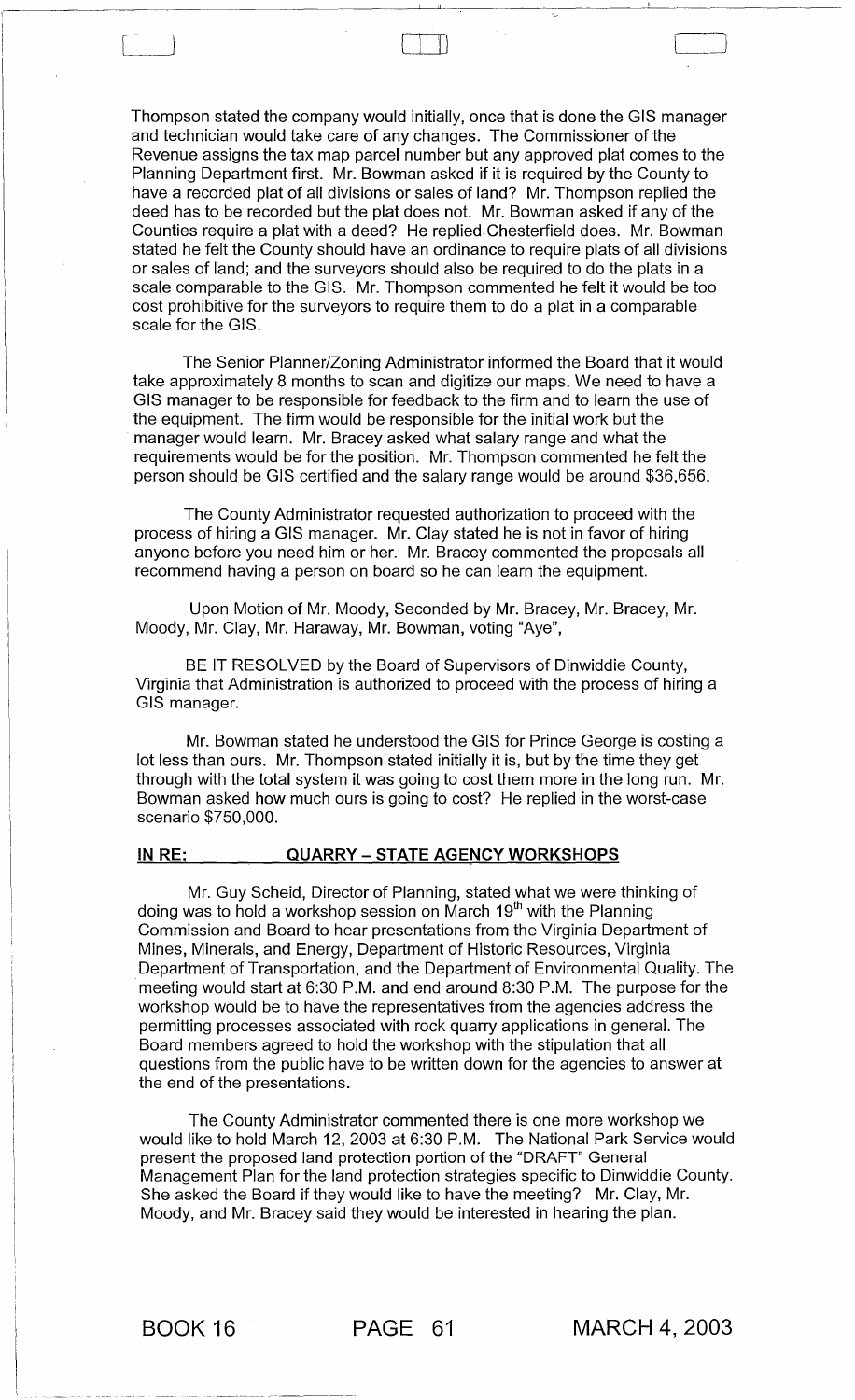#### IN RE: COMMONWEALTH'S ATTORNEY - BUDGET **DISCUSSION**

Mr. T. O. Rainey, III, Commonwealth's Attorney, told the Board the State has cut the Constitutional Officers budgets and there is only \$300 remaining in his budget for the remainder of FY 03. He commented he has not asked for any supplemental assistance from the Board for many years. The staff consists of one secretary, one part-time assistant Commonwealth Attorney and him. General District Court is held on Monday, Tuesday and Thursday every week and a Commonwealth's Attorney must be in court. Also, I have to be present in the Circuit Court approximately 60 to 65 days a year. Unfortunately, many days both Courts run concurrently and two prosecutors are needed on those days. He stated he had suggested to the Circuit Court that they hold Court on Wednesday and Friday to avoid the need for two prosecutors. However, they did not like the idea. Mr. Rainey said if he lost the Assistant Commonwealth's Attorney he would not be able to cover the Court appearances. He commented if he lost the only secretary the office would be unable to handle any case files or correspondence and the phone would go unanswered.

He told the Board his secretary also has to undergo surgery and would be out for approximately 3 weeks and he needed funds for a temporary secretary for his office. He said hiring an hourly person wouldn't help because he doesn't have enough money in his budget to finish out the year.

Mr. Rainey stated there is \$27,000 in the Forfeited Asset seizure account that he shared with the Sheriff but its use is restricted. The County Administrator asked when the money would be available for use. He said it would be available March 18, 2003. Mrs. Ralph commented the proposed use of the forfeited funds would have to be worked through.

Several Board members asked if having a full time Commonwealth's Attorney would help. Mr. Rainey responded since the State took away some funding he felt there would be no money for a full-time attorney either. He explained that even if the Board endorsed the need, it would still have to go before the General Assembly for their final approval.

Mr. Rainey requested that the Board provide funds to help him with getting a temporary secretary for his office. He added he would meet with the County Administrator to see what could be worked out.

## IN RE: CLOSED SESSION

Mr. Haraway stated I move to close this meeting in order to discuss matters exempt under section:

## Privacy of Individuals - §2.2-3711 A. 4 of the Code of Virginia

Consultation with Legal Counsel - §2.2-3711 A. 7 of the Code of Virginia - Virginia Bio-Fuels Litigation

Mr. Clay seconded the motion. Mr. Bracey, Mr. Moody, Mr. Clay, Mr. Haraway, Mr. Bowman, voting "Aye", the Board moved into the Closed Meeting at 6:44 P.M.

A vote having been made and approved the meeting reconvened into Open Session at 7:20 P.M.

## IN RE: CERTIFICATION

Whereas, this Board convened in a closed meeting under §2.2-3711 A. 4 - Privacy of Individuals §2.2-3711 A. 7 - Virginia Bio-Fuels Litigation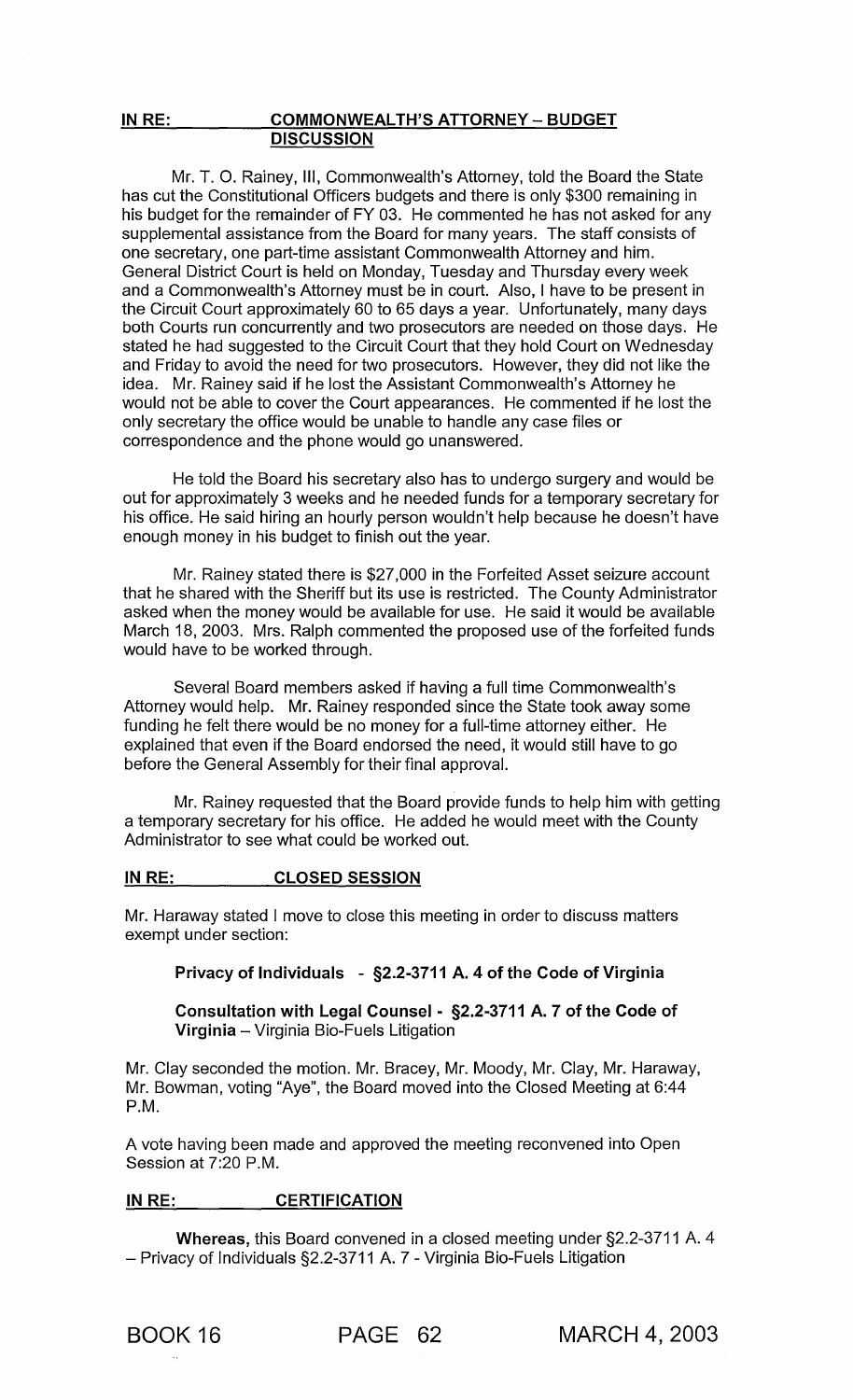And whereas, no member has made a statement that there was a departure from the lawful purpose of such closed meeting or the matters. identified in the motion were discussed. .

Now be it certified, that only those matters as were identified in the motion were heard, discussed or considered in the meeting. .

Upon Motion of Mr. Clay, Seconded by Mr. Haraway, Mr. Bracey, Mr. Moody, Mr. Clay, Mr. Haraway, Mr. Bowman, voting "Aye", this Certification Resolution was adopted.

# IN RE: ADJOURNMENT

 $\overline{\mathbb{C}}$  . It is the set of  $\overline{\mathbb{C}}$ 

·Upon Motion. of Mr. Clay, Seconded by Mr. Moody, Mr. Bracey, Mr. Moody, Mr. Clay, Mr. Haraway, Mr. Bowman, voting "Aye", the meeting adjourned at 7:25 P.M.

اکیمورون Robert Bowman, IV, Chairman

Wendy Weber Ralph **County Administrator** 

/abr.

 $\sim\!$  i ,